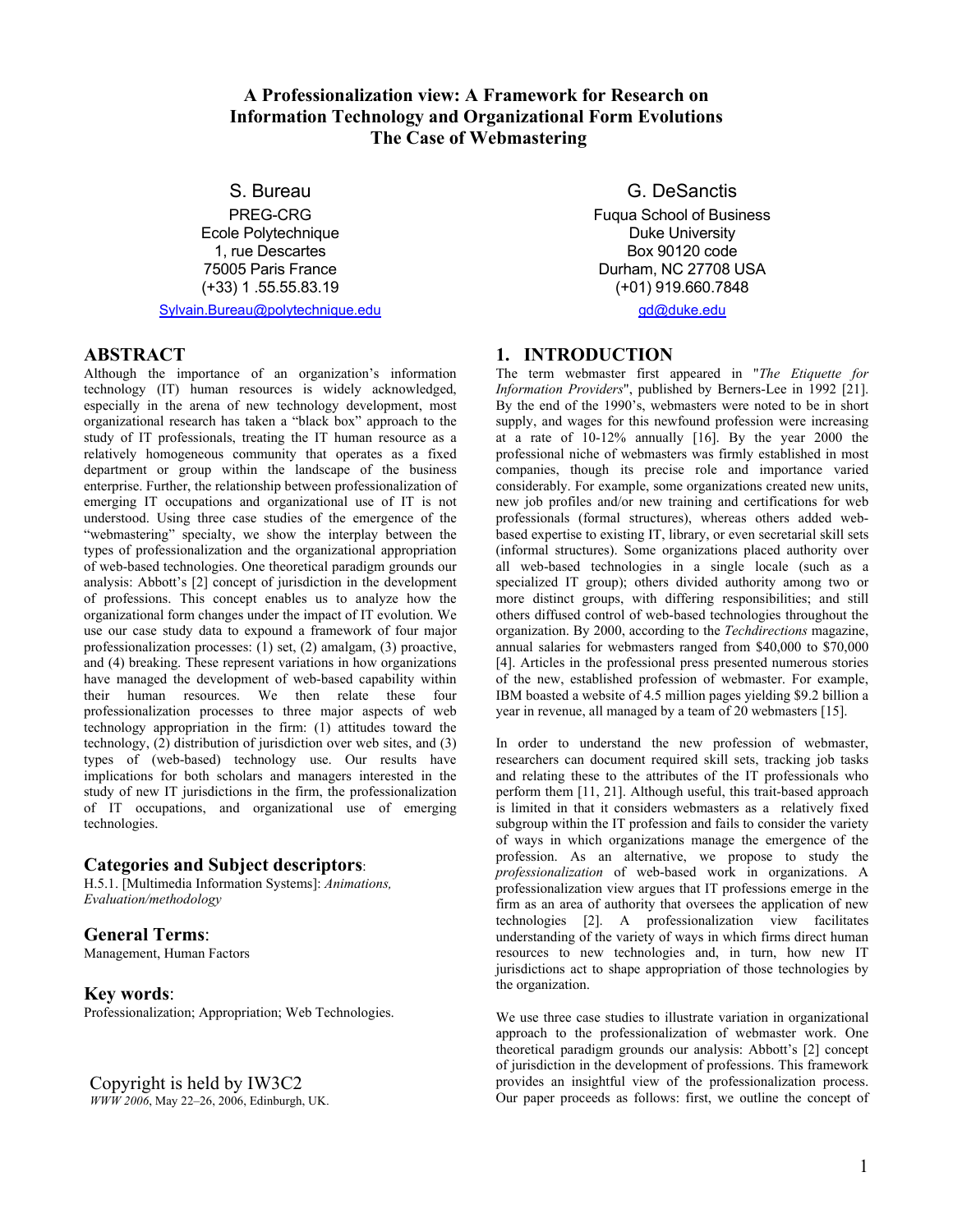professionalization and explain how formal and informal structures in the firm operate to generate variants in professionalization. We relate four professionalization processes to three major aspects of web technology appropriation in the firm: (1) attitudes toward the technology, (2) distribution of jurisdiction over web sites, and (3) types of (web-based) technology use. We describe our three case studies of emerging webmaster work and show how management of the professionalization process in each case interacted with firm appropriation of web technologies. We conclude by dressing the limitations of our study and directions for future research.

# **1. THEORETICAL FRAMEWORK 1.1. Professionalization of webmastering**

The evolution of IT is swift and guarantees "an acute and continuing skills shortage" [9]. Managing continuing human resource shortages associated with emerging technologies points to the importance of understanding the process by which new IT professions surface in the organization, or existing professions lay claim to new IT-based work. Professionalization is a human resource process that changes with time, especially as a new IT becomes more and more established in the organization. Benghozi and Bureau [5] apply a professionalization approach in their study of webmaster emergence at France Telecom, the largest telecommunications company in France. They describe how, along with the evolution of technology, the webmaster role emerged and became professionalized. A form of symmetry between the technological cycle [3] and professionalization was observed. Their study suggested the potential value of a professionalization approach to understanding emerging IT specialties, but they offered no general framework to explain variation in IT professionalization across organizations.

A central concept in the process of professionalization is that of jurisdiction [2]. An IT jurisdiction is an arena of authority over which IT human resources oversee application of new IT technologies. Evidence of a new profession lies not so much in the evolution of institutions per se (educational degree programs, professional associations, etc.) but instead in the ongoing creation of a jurisdiction. A jurisdiction is anchored by formal and informal structures that lie both inside and outside the organization (see Table 1). Formal and informal structures are not opposed. These two types of structures represent two different dimensions which could both increase or diminish together [13, 19]. Formal structures encompass training programs, professional associations, codes of ethics, new organizational units, and job profiles. Informal structures include the recognition of the new occupation in the organization, the culture of those engaging in practice with the technology (i.e., IT professionals), and the social relationships between them. These structures may be more or less relevant to establishing and maintaining jurisdictional authority over the emerging technology over time.

**Table 1: Formal and informal structures anchor the new jurisdiction of webmastering** 

| <b>New Formal Structures</b> | <b>New Informal Structures</b> |
|------------------------------|--------------------------------|
| - Unit / entity              | - Expertise recognized by      |
| - Job profiles               | colleagues                     |
| - Training / certification   | - Network of competent actors  |
|                              | - Shared culture of web        |
|                              | technologies                   |

When faced with a new technology, such as web-based systems, there are typically several professions which confront each other to obtain the jurisdiction over its development and application.<sup>1</sup> Both objective and subjective features of the technology are relevant to this jurisdictional process. In terms of objective features, a container (server, web pages), some contents (text, pictures, videos, sounds), and a link between them ("a gobetween" such as the HTML editor) are required to create websites. The subjective features are more socially malleable. For example, website development might be seen as a communication, a marketing, or a computer science issue. Jurisdictions change under the impact of professionals on objective and subjective features.<sup>2</sup> If traditional (existing) professionals cannot manage the technology, because of a lack of competencies or legitimacy, new actors may emerge to try to occupy a new position in the organization. Many or few structures may develop to anchor a new jurisdiction. Table 2 outlines four possible variants in professionalization that might emerge depending on the extent to which formal and informal structures develop to anchor the new profession.

| <b>Types</b>      | <b>Set</b>     | <b>Proactive</b> | Amalgam        | <b>Breaking</b> |
|-------------------|----------------|------------------|----------------|-----------------|
| <b>Dimensions</b> | (1)            | (2)              | (3)            | (4)             |
| Formal            | Old $(*)$      | <b>New</b>       | Rather         | <b>New</b>      |
| structures        |                |                  | old            |                 |
| New unit / entity | No             | Yes              | Sometimes      | Yes             |
| New job profiles  | N <sub>0</sub> | Yes              | N <sub>0</sub> | Yes             |
| New training      | N <sub>0</sub> | Yes              | Sometimes      | Yes             |
| certification     |                |                  |                |                 |
|                   |                |                  |                |                 |
| <b>Informal</b>   | Old            | Rather           | <b>New</b>     | <b>New</b>      |
| structures        |                | old              |                |                 |
| Recognition of    | No             | Limited          | Yes            | Yes             |
| the new expertise |                |                  |                |                 |
| by colleagues     |                |                  |                |                 |
| Use of a network  | No             | Limited          | Yes            | Yes             |
| of competent      |                |                  |                |                 |
| actors            |                |                  |                |                 |
| Sharing of the    | No             | Limited          | Yes            | Yes             |
| culture           |                |                  |                |                 |

**Table 2: Four variants of professionalization** 

# **1.2. Appropriation of web technologies**

The notion of appropriation, used in the Adaptative Structuration Theory perspective [12], has been specified as faithfulness (the extent to which structures provided to a group are used in a manner consistent with the *spirit* of the technology), consensus (the extent of the agreement among group members on how the technology should be used), and attitude (beliefs about ease of use or usefulness) [8]. Orlikowski proposed an alternative to this

1

<sup>&</sup>lt;sup>1</sup> We use the term technology in the broad sense, to include not only hardware and software but also know-how for developing and applying technology for organizational benefit. 2

 $2$  The case of alcohol is illustrative; this issue has been seen throughout history as a religious matter, then as a medical one, but also as social and psychological, or even legal. Because of the evolution of the system of professions, jurisdictions have been modified (Abbott 1988).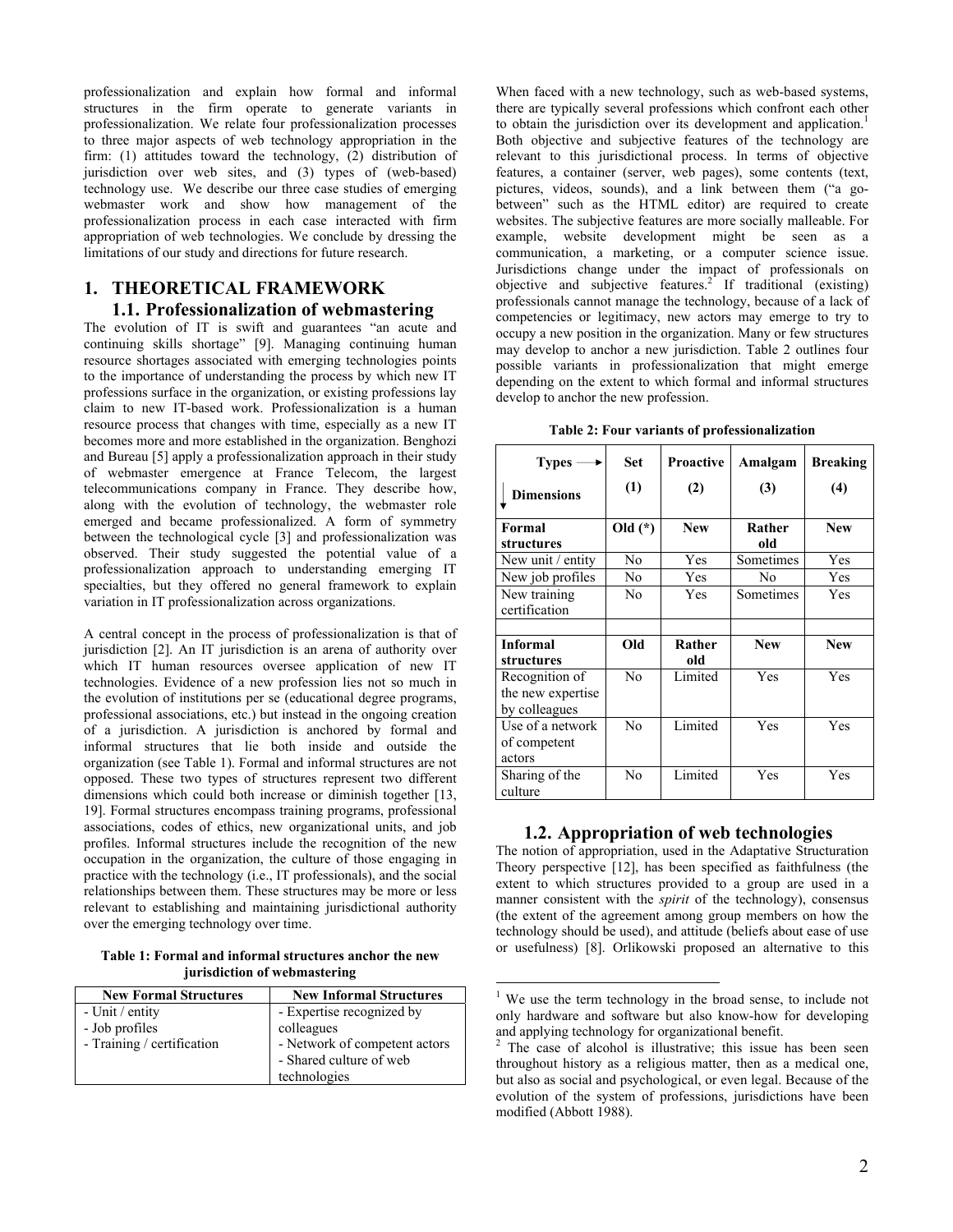concept of appropriation with the notion of enactment [17]. However, both these approaches apply appropriation or enactment to the sole end-users, whereas, in our research, the focus is on professionals who create and manage Internet or intranet websites inside organizations. In this research questions cannot be the same because the relation is not as simple as a vertical exchange such as that of designers to end-users. Issues are much more transversal and linked with the division of tasks among different units and professions. In this perspective, we define appropriation with two main components: attitude and distribution. Together with the four professionalization processes described above, four major types of web technology appropriation can be identified.

#### *Attitude toward appropriation*

Attitude can be considered on an individual level as well as on an organizational level. It refers to the degree of favor or disfavor expressed by professionals when evaluating new web technologies. Attitudes can range among the three following categories:

- Ignorance: web technologies are not considered as essential, they are not truly taken into account.

- IT friendly: web technologies are not at the core of their work but a certain curiosity and awareness lead professionals to develop some knowledge about them.

- Focus: web technologies are considered as a hobby or as the main core of the job of professionals.

#### *Distribution*

Distribution of appropriation refers to how the objective elements of website management (container, go-between, and contents) are distributed among professionals in the organization. Distribution occurs as a process of solving jurisdictional conflicts brought about by the new IT. "In claiming jurisdiction, a profession asks society to recognize its cognitive structure through exclusive rights" [2, p.59]. The main "audiences" which enable the legitimization of such claims are legal, public, and colleagues at work. In the case of professionals working on websites, multiple claims are possible. For example, both an IT and a communications departments might claim jurisdiction over web technology. Over time, jurisdictional conflicts are solved by different settlements. Websites are new tools to manage information and therefore they could imply a modification of whatever former settlements exist in the organization.

Building on Abbott, we identify three types of settlements:

- *Uni-jurisdiction*: the whole jurisdiction of website issues is monopolized by one profession;
- *Bi-jurisdiction*: two professions manage websites ;
- *Multi-jurisdiction*: three or more professions manage websites with a separation between functionally interdependent but structurally equal parts (e.g. webmasters, IT and communications departments).

These settlements may give rise to new forms of appropriation associated with the web-based work; or the settlements may be similar to the established settlements for information management work in the organization. For instance, if information management was first managed by computer scientists and communications executives inside a firm, and if the same professionals work on website management with the same formal and informal structures, then the settlement remains the same.

## *Types of appropriation*

Our assumption is that different processes of professionalization are associated with different kinds of appropriation of technology among professionals working on website management. Table 3 shows how each of the four processes of professionalization are likely to be associated with different kinds of attitudes and distribution of appropriation. The result is four general types of appropriation:

| Table 3: Proposed relationship between |
|----------------------------------------|
| professionalization and appropriation  |

|                  | Appropriation of web technologies |                     |                                |
|------------------|-----------------------------------|---------------------|--------------------------------|
| Prof.            | Attitude                          | <b>Distribution</b> | <b>Type</b>                    |
| <b>Set</b>       | Ignorance                         | Remains the         | Obsolete:                      |
|                  |                                   | same                | Websites are frozen            |
| <b>Proactive</b> | IT friendly                       | New one             | Deficient:                     |
|                  |                                   |                     | Processes are not              |
|                  |                                   |                     | rationalized                   |
| Amalgam          | IT friendly                       | Remains the         | Business oriented:             |
|                  |                                   | same                | Technology follower:           |
|                  |                                   | Or New one          | websites are only a tool to    |
|                  |                                   |                     | do business                    |
| <b>Breaking</b>  | Focus                             | New one             | New IT oriented <sup>3</sup> : |
|                  |                                   |                     | Technology leader:             |
|                  |                                   |                     | websites are first a matter    |
|                  |                                   |                     | of technology                  |

At this point, we do not try to corroborate these processes; instead we modestly propose an illustration of these various dynamics:

- Obsolete appropriation: there are very few formal or informal structures which link the work (website management) and the professionals. These professionals ignore web technologies because of a lack of expertise but also because the organization (i.e. the "audience") does not recognize these activities as important. The only evolution is due to a weak learning by doing. This type of appropriation progressively leads to an emerging obsolescence of websites due to neglect.

- Deficient appropriation: the formalization of new structures enables a clear recognition of the new jurisdiction. Professionals who work for this task are selected not so much for their competencies but instead for their attitude towards new technologies (IT friendly). Expertise is acquired thanks to training and a process of learning by doing. These very new professionals do not produce optimal websites as they do not totally take into account the organizational goals. In this sense there is a deficiency.

- Business-oriented appropriation: websites are considered as a key element to do business but the company does not necessarily want to develop a lot of competencies around it. Outsourcing could be highly or partially used. Traditional professionals have to develop a certain amount of new expertise (IT friendly), at least to be able to manage relationships with web agencies. Progressively, these professionals integrate new tasks linked with websites. If there are no new formal structures, the creation of new informal structures can either change or not the distribution of appropriation of technology.

*-* New IT-oriented appropriation: new formal and informal structures are developed. The case of web agencies is very illustrative of this situation. The organization considers websites as a new activity, which generates the formation of new jurisdictions. New professionals, who are trained and often passionate about web technologies, are hired to work in new units with new job profiles.

<sup>&</sup>lt;sup>3</sup> It could be business oriented as well, if the business is oriented towards new IT (e.g. web agencies).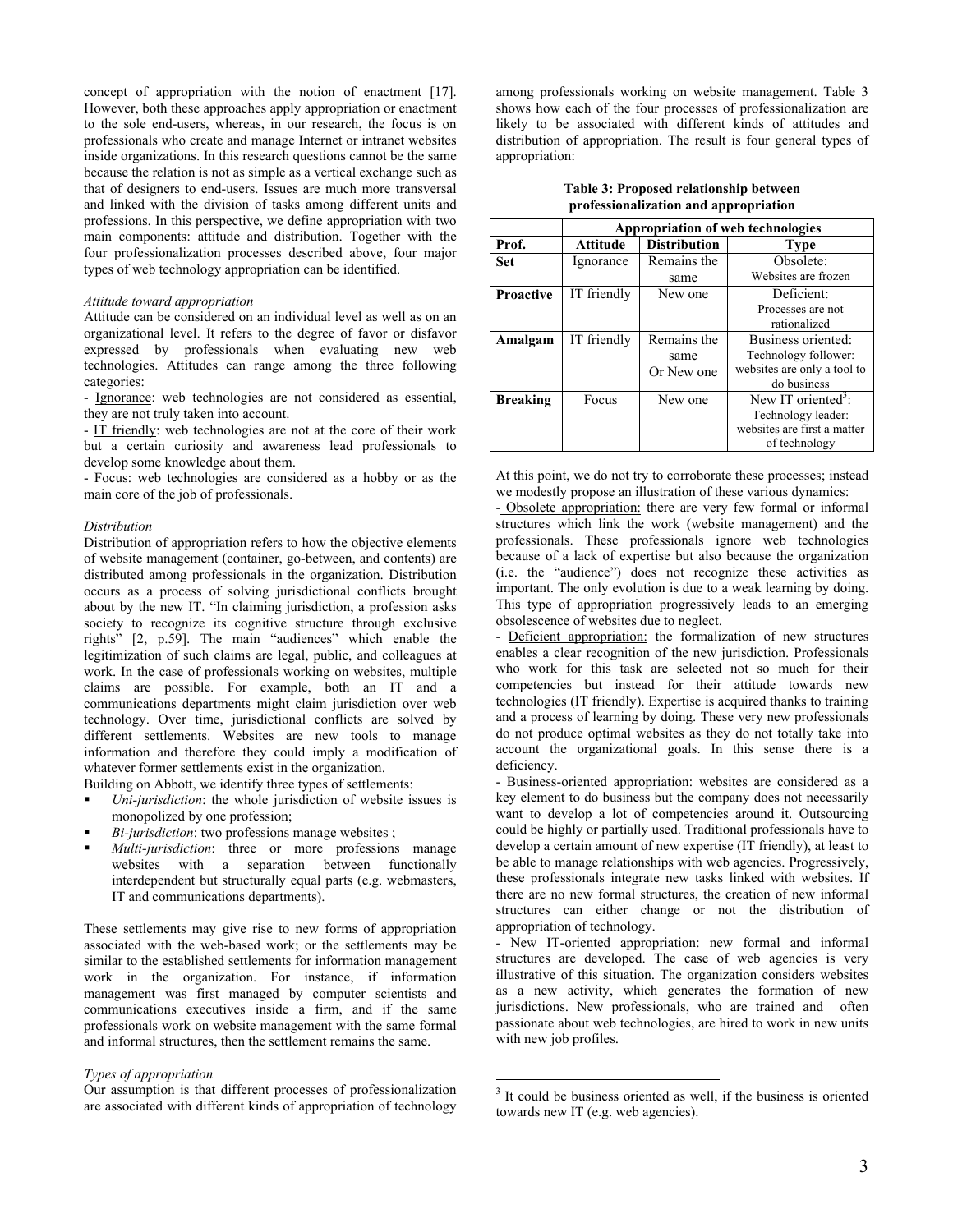Through three case studies we apply this professionalization framework to put forward how the process of appropriation of web technologies creates a dynamic which impacts IT jurisdictions.

# **2. METHODOLOGY**

We used the "Small-N analysis" method, which emphasizes "neither choice nor constraint" and produces both situated and universal knowledge [1]. The approach is qualitative and interpretative, using case examples to illustrate the potential power of our professionalization framework. The logic for case selection was not replication but exploration, meaning that the cases were not chosen for their similarities but for their differences [7]. Following twenty-four exploratory interviews in fifteen organizations gave us a substantial amount of contextual data which enabled us to build a "meso vision". For example, we carried out interviews with executives of professional associations and authors of books on webmasters in order to examine their perception of the general trend of the professionalization process.

We selected three organizations for in-depth study. These cases belong to three very different industries: the press, industrial engineering and IT engineering. The common feature across the cases was that an intranet or Internet website had been developed for at least three years, and that the companies were large enough (more than 500 people) to have a division of labor in the management of websites. In each case we interviewed employees from various professions in order to identify how the process of website jurisdiction emerged in the organization. Where possible, all professionals working on the organization's website management were interviewed. Each interview was composed of five parts. Firstly, interviewees were questioned about their career and training experiences. Secondly, the person interviewed was asked to describe the different websites used in the organization. Thirdly, the interviewee was asked about everyday work patterns: description of a typical day, relationships with managers, users, other employees, contacts outside the firm, and so on. Fourthly, interviewees were asked to describe who and how web technologies were selected and developed in the firm. Finally, interviewees were asked about whether webmasters belong to a profession inside or outside the company, and they were asked to describe career prospects.

The three exploratory case studies are presented in chronological order [22] and divided in three periods. We broke them into three phases based on the moments where major shifts in technology occurred. These three periods have been chosen because of the technological evolutions of the websites under study (conception, development, major transformations). The choice of three phases is a coincidence – two or four or even more phases could emerge from other studies. For each case, we operationalize "professionalization" by presenting the evolution of formal and informal structures, which link the new activity – website management – and professionals; and we describe the process of appropriation by showing the modification over time of the two dimensions – attitude and dictribution – in these organizations. We conclude by characterizing the evolution of IT jurisdictions.

The word count method [10] was used as a relevant complementary source of information for our analysis. This method enables a "systematic comparison across groups" [18]. A word count of professions / occupations and of the web technologies named in each organization was conducted. The term "webmaster" was not counted, as our questions were

oriented in such a way as to obtain information on the webmaster population inside or outside the firm. Web technologies were very widely defined. The definition includes tools (software, hardware), languages, but also names of companies present in this web / multimedia industry. As our sample was composed of many kinds of professionals, and not only purely technicians, there was a risk that some of them might be excluded too fast if a narrower definition of web technologies was adopted. The level of appropriation was fixed by two elements: the number of kinds of web technologies and their occurrences. The rank was the result of the multiplication between kinds and occurrences. Moreover we weighed this rank with the length of interviews<sup>4</sup>. For the professional orientation, we only mentioned the occurrences as we wanted to identify inside each discourse the profession the employees were feeling the closest to. No comparison between professionals was really required here.

The research sites presented here are those of three French companies within different industries. Every situation is presented with a narration, divided into three main periods. For the last period, we indicate the word counts in brackets.

# **3. CASE STUDIES**

# **3.1. Case #1: IT Company**

Created in 1991, with 1800 employees in 2004, its business increased quickly for ten years on the market of information system engineering. However, financial difficulties made a major restructuring necessary in 2002. In 2000, a new Internet website was created, and in 2001 an intranet was developed. Two semistructured interviews were completed with the chief technical officer (CTO) and the head of the communications department – these two people were in charge of the company's websites. Three other people worked occasionally on the websites (less than 5% of their working time). To corroborate the data already collected thanks to the interviews, a follow-up questionnaire was sent to them via e-mail.

### *Period 1 (1999-2000): creation of an Internet website, developed by a web agency*

### Professionalization by amalgam: few new formal structures and many new informal structures

Before 1999, the firm did not have any website. Considering the expansion of the Internet at that time, it would have been unusual for an IT company to do business without a website. To end this situation, the CEO asked the CTO to manage the website development. The CTO knew the Information System (IS) very well as he was working in this field since the creation of the company. He had already implemented an other communication tool, which provided documentation to the employees via a server. Though technologies used for this service and all the other IS were not web technologies but "traditional computer science tools", the CEO asked the CTO to manage the website project as if it was included in his natural set of skills. The CTO did not get any new resources. He wasn't offered any training linked with web technologies, nor were dedicated human resources hired. To achieve the project, he relied on a large informal network inside (engineers, head of communications, managers) and outside (web agency) the company.

 $\overline{4}$  Attitude = (nb of occurrences \* nb of kinds)/(duration of the interview in minutes /10). We divided by 10 the length of interview to avoid digits under 0. We rounded off results to the closest unit.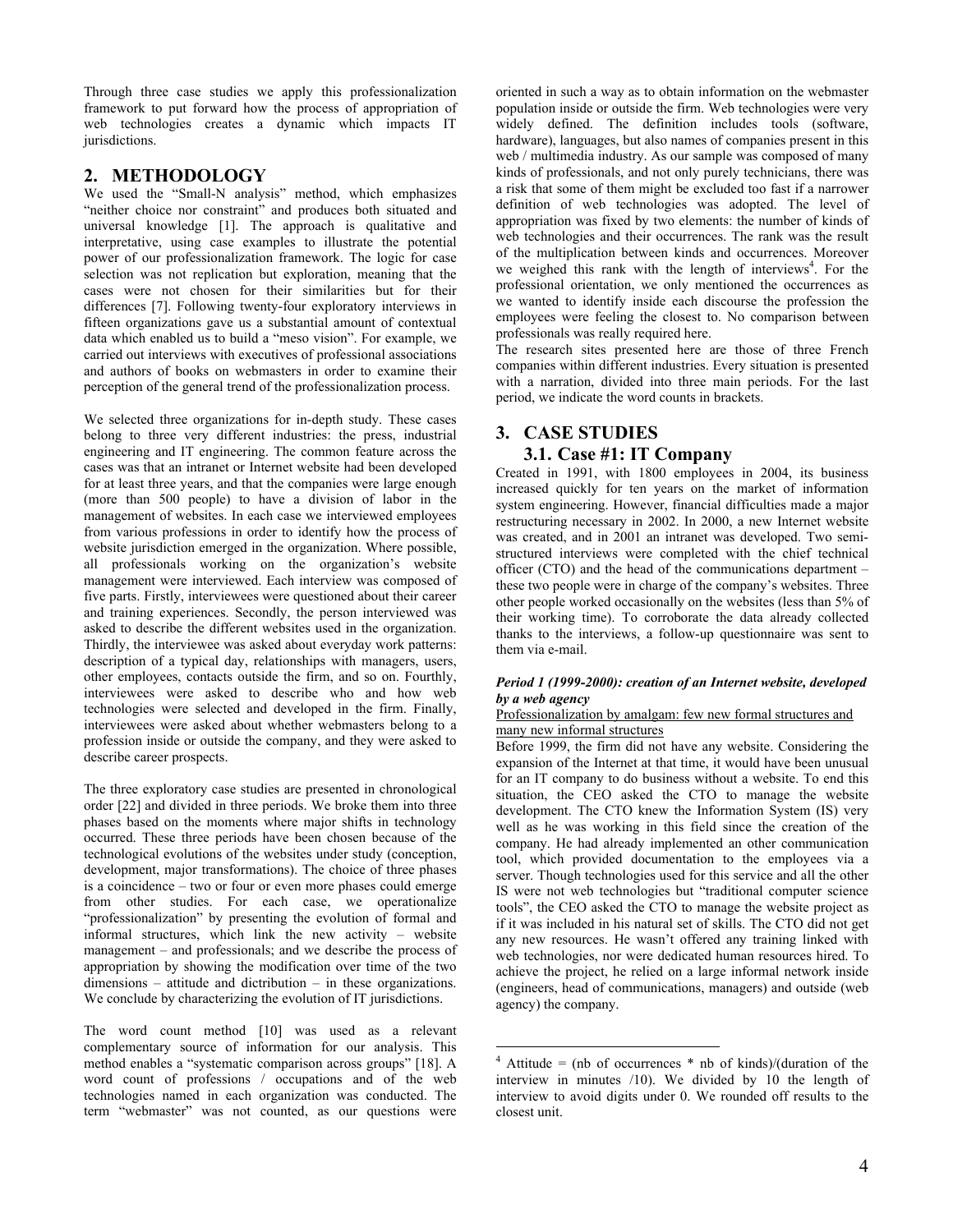Business oriented appropriation: IT friendly attitude / new bidistribution

The aim of the project was not to develop a very high-tech tool but to follow the market standards by having an Internet website and doing business. Even if the CTO was aware of the importance of these new "special technologies" and although he was IT friendly, he had no expertise and was not familiar with web technologies: "I had to update the websites but that was quite an issue for me as I didn't know how to do that and moreover I didn't have time to do it " (CTO).

Nobody in the company, apart from the CTO, was really dedicated to this new task. A web agency developed the static website which was only related to an institutional purpose. The three home engineers of the IS team did almost nothing. The critical tasks of the CTO were to establish the link between the internal resources and the web agency. The CTO did the updates thanks to the editorial contribution of the head of communications and some top managers. The container part was outsourced and both contents and go-between issues were managed by the CTO.

During this first period, there was no new jurisdiction. It was the same subordinate jurisdiction with the CTO who controlled the IT solutions provider – a web agency. The CTO had simply "amalgated" his panel of activities thanks to informal ties: "I am in charge of the technical direction and therefore of web sites. (…) Communication is closely linked with technical issues in our company".

### *Period 2 (2001-2002): creation of a semi-dynamic intranet, developed by a web agency*

### Professionalization by amalgam: few new formal structures and many new informal structures

Once again, the company was slightly under the market standards for corporate websites. Its Internet site was really basic for an IT company. To improve the website and make the web technologies a means to increase efficiency, the CTO's secretary began to work on it. She did not want to do the same job any longer as she was over qualified (undergraduate degree in accounting) and wanted to be given new tasks. The CTO suggested that she could become the "executive of the communication tools". As "she was very enterprising" and as "she learned fast," she contributed to a significant improvement of the Internet website. Informal structures were essential assets when trying to cope with weak formal structures (a former secretary was simply named communications executive):

"she had contacts almost everywhere, she knew all the company, she brought back information, files, documents (…) she presented projects to me that she had elaborated (…) I did almost nothing for the websites (...) she was considered as the webmaster of the site" (CTO).

The process of amalgam was expanding thanks to a reinforcement of informal structures and a slight development of formal structures (new job profile).

### Business oriented appropriation: IT friendly attitude / new multidistribution

The new communications executive was working next to the engineers' office, so the interplay between what was technical and what was not was well assumed according to the CTO even if "she was not a technical person". This evolution favored a better use of the Internet within the company: "she understood very well what a company is and what a website is and how to put one into

the other" (CTO). Her work was so impressive that the CTO admitted that he was almost doing nothing for the website at the end of this period. Meanwhile, a new semi-dynamic intranet was developed by a web agency. The CTO was still the project manager but contrary to what happened concerning the Internet website, the computer scientists of the IS department were very committed. They programmed several workflows (billing, indicators, contacts, vacations, training, etc.), which were designed to improve processes in the firm. Because of this new intranet and the work done by the new communications executive, professionals within the company began to be more committed to the websites, which avoided the isolation of the project manager. The new job profile was really symptomatic of the process of amalgam. On the one hand, the name of this new profile was linked with communication but on the other hand this job was under the responsibility of the CTO. There was a tension between two jurisdictions: communications and computer science.

### *Period 3 (2003-2004): websites progressively frozen*

#### Set professionalization: few new formal structures and few new informal structures

Because of financial difficulties, nothing was outsourced for the websites. Moreover, the executive of communications was made redundant because such a field was not considered as vital for the company: "people say we can continue without it" (CTO). To avoid a lack of human resources, the head of communications, who was trained in advertising, was asked to replace the "webmaster". Her profile was very similar to the CTO's. She was in the company since the very beginning and she was not familiar at all with web technologies. In fact, none of them were really comfortable with web tools. During the interview, no one talked about specific web technologies. The technical tools or languages quoted were only HTML, Word, Excel, and PowerPoint.

The former amalgam process was suddenly stopped with the economic downturn and led to set professionalization: one professional – the head of communications – remained a tradtional communications expert  $(12)^5$  and the other – the CTO – did not feel close enough to this new domain and reasserted his former computer science background (8).

## Obsolete appropriation: ignorant attitude / same old bidistribution

The former distribution, which enabled a better use of the Internet, disappeared. There was no "go-between professional" anymore, as the "webmaster" was made redundant: "there is a dichotomy between what is technical and what is not, nobody does the link. I have to do it and it is not a pleasure for me" (CTO). The professional orientations of the CTO and of the head of communications had probably limited their commitment to the websites. For example, the CTO believed much more in his computer science tool, which was "very precious" to him and which was considered as much more efficient, than the intranet: "intranet is always slower and the download is sometimes very bad during the day. With my solution, it is linked to the home server so there isn't any trouble." (CTO)

<sup>&</sup>lt;sup>5</sup> The term 'communication' appeared 12 times during the interview.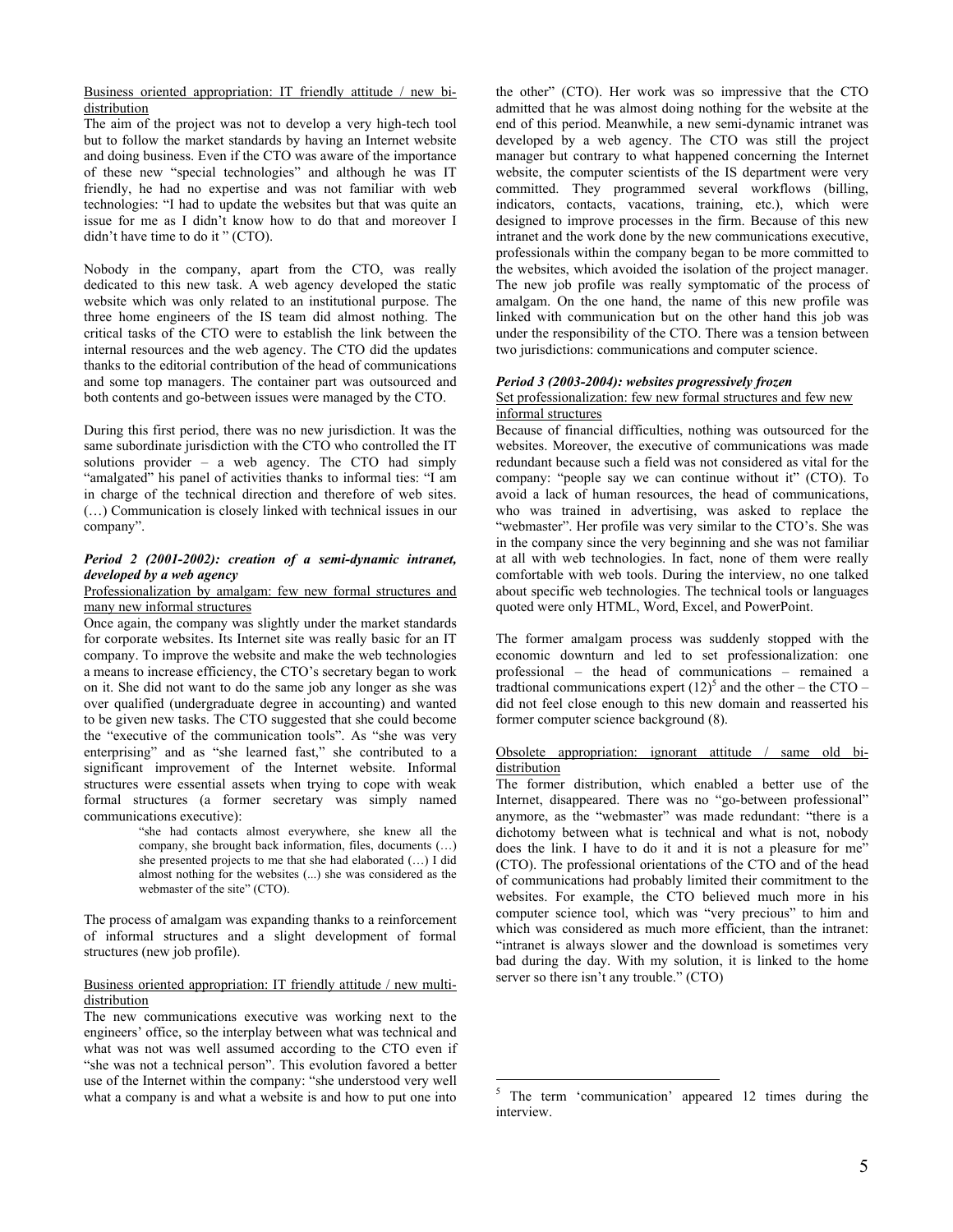| Table 4: Appropriation of IT moderated by the attitude level |              |  |  |
|--------------------------------------------------------------|--------------|--|--|
|                                                              | - IT Company |  |  |

| Job<br>title       | <b>Appropriation: attitude</b><br>level $(06)$                                                                                                                                                                                                     | <b>Ouotations</b>                                                                                                                                                                                 |
|--------------------|----------------------------------------------------------------------------------------------------------------------------------------------------------------------------------------------------------------------------------------------------|---------------------------------------------------------------------------------------------------------------------------------------------------------------------------------------------------|
| <b>CTO</b>         | Although he was not against<br>web technologies he did not feel<br>familiar to it. $(1)$                                                                                                                                                           | "I am not competent in this<br>domain $()$ I am a pure<br>computer scientist trained at<br>the old school".                                                                                       |
| Head<br>of<br>com. | She never explicitly said that<br>she couldn't bear new<br>technologies but she spent a<br>long time during the interview<br>talking about her former<br>traditional communication<br>activities as if it was the best<br>aspect of her job. $(0)$ | "I probably use less than 10%<br>of the software to do updates".<br>"I really enjoy my work, but<br>between 96 and now it<br>changed a lot. For the past 2<br>years, it has not been so<br>good". |

A few improvements were made but only if really compulsory: "we froze the website 2 years ago, we only updated the main magic digits such as the turnover rate, that kind of thing." The situation was not easy to deal with: "the third period is very difficult to manage" (CTO). Overall, websites were not a core issue in the company, there was a sort of indifference toward them: "nobody cares about websites here (...) our leaders do not focus on the websites" (CTO).

The process of professionalization helped to find a solution which protected the traditional professionals. To face the economic downturn and the expansion of new technologies such as that of the Internet, the set professionalization was the emergent answer. There was no new jurisdiction: the traditional intellectual jurisdiction between IS and communications departments reappeared as it used to be.

## **3.2. Case #2: Industrial Company**

Created in 1902, and with about 35 000 employees today, this worldwide company has several websites (Internet, intranet, extranet), but only the Internet portal website was studied. It was set up in 2001 to replace the former institutional static website. An e-business project manager and a communications project manager in charge of the portal were interviewed. The secretary of the e-business project manager, who worked for a while on the portal, was also interviewed.

### *Period 1 (2001): a new Internet portal, developed by a web agency*

Proactive professionalization: many new formal structures and few new informal structures

To develop the Internet portal, a new structure – e-business unit – and a new job profile – e-business project manager – were created. The major aim was to build an interactive site in order to increase relationships with clients via the Internet, and to homogenize the different websites worldwide. To do so the head of communications of the R&D department – a former researcher (PhD in chemistry) – was asked to manage this project. He had already createed the R&D intranet just before being appointed to his new function. He had no specific training in web technologies, but he was quite familiar with the web: "I took the initiative to create the R&D intranet (…) I like that because it enables me to discover many different things and people".

The project manager met many managers in order to define their expectations but he had to take into account the technical constraints imposed by the IS department. His position was not always considered as legimate as his occupation was new. Moreover it was difficult for him to rely on a network of competent actors and a shared culture of web technologies, since situations were extremely diverse around the world:

"There are 50 to 60 Internet websites around the world. They have to be hosted on the same server to have a professional and safe service. Actually, it's not what happens as there are at least 10 to 20 websites which are not on the platform."

This proactive professionalization launched by the headquarters was not well understood and perceived by the rest of the employees.

### Deficient appropriation: IT friendly attitude / new bi-distribution

If technical choices have been made by the computer scientists of the company, the development of the new semi-dynamic website was outsourced. The communications department was involved in the project as well but the e-business manager had the main responsibilities – this reveals a new distribution in information management: "at the beginning of the project, we had *carte blanche*". He managed both editorial issues and the link between technical and non-technical matters: "I was the central point who gathers and gives lots of information". At that time, the portal was essentially institutional and was not fully implemented. There was a new jurisdiction as the task was linked with a new e-business structure and profile but the jurisdiction was not clear-cut for everyone yet. For example, the e-business manager considered that "managing a network without having a hierarchical relation with people is not easy". The jurisdiction can be qualified as advisory since the project manager has to take into account the technical constrains imposed by the IS department.

#### *Period 2 (2001-2002): incremental improvements of the portal*  Proactive professionalization: many new formal structures and few informal structures

The portal was in the implementation phase, which enabled to reveal several issues: "we didn't do it right the first time. We then understood the corrections we had to do and we did a second release" (e-business project manager). The goal was not to modify technical elements but to improve the architecture and the contents. To do so, a trainee with a chemistry degree was hired as webmaster for one year. He rectified the different flaws of the portal. Moreover, a position of communications project manager centred on communication tools (especially on websites) was created. This new manager had a master's degree in communications and new IT management. These professionals neither had a deep knowledge of the organization nor a strong legitimacy: the webmaster was self-taught in webmastering and the new project manager used to be a trainee in communication in the company. Concerning technical aspects, many tasks which used to be outsourced were internalized and a computer scientist from the IS department was in charge of maintenance, software development, and firewall management. By hiring two new professionals who were explicitly dedicated to website management, and by confirming the e-business project manager's

 $\frac{6}{6}$  Attitude = (attitude of the CTO + attitude of the head of communications) / 2

Attitude of the CTO =  $(5*1) / (50/10) = 1$ 

Attitude of the head of communications =  $(0*0) / (45/10) = 0$ Aggregate attitude =  $(1 + 0) / 2 = 0.5$ . As we rounded off, we obtain an aggregated attitude equal to 1.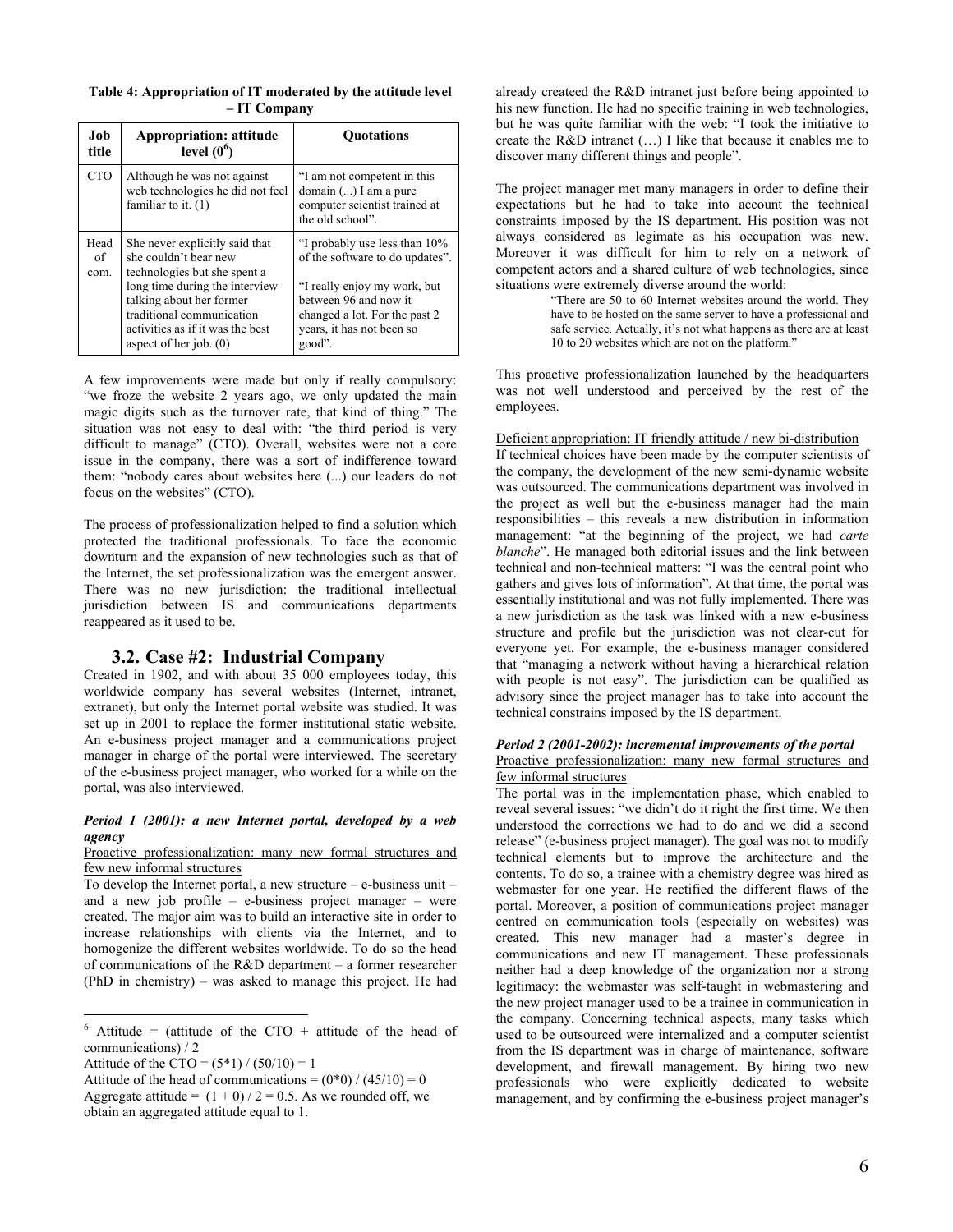position, the proactive professionalization process was maintained and asserted.

### A deficient appropriation: IT friendly attitude / new multidistribution

During this period, appropriation was still deficient because several iterations were needed to make the portal function properly. Gradually, the division of labor was clarified and there was a better comprehension within the company of what the portal's functions. Progressively home professionals took web technologies into account. As the communications project manager was in charge of the implementation of the company charter, local managers were much more aware of the corporate web project:

> "We hold meetings with heads of communications worldwide to talk about the web. Interest for the web is variable because some have difficulties with network or technical aspects. (…) at least 80% are really committed." (Head of communications).

A new multi-distribution appeared with three clear-cut activities: container – a specific computer scientist within the IS department – contents – the communications project manager in charge of editorial tasks – and go-between – the e-business project manager but was supported in his task by the webmaster.

The e-business manager confirmed his jurisdiction on the website by hiring one dedicated professional and by refining the different tasks handled by several professional groups.

### *Period 3 (2002-2004): the portal, an e-business tool*

### Professionalization by amalgam: few new formal structures and many new informal structures

Once the structure by project was ended, "an operational mode" (e-business project manager) began. The webmaster's contract finished and the e-business manager's secretary replaced him. She worked on the portal but also for the company's websites all over the world 80% of her working time (during the 20% remaining she worked on e-business projects). She followed a ten-day training course to learn more about the activities of a webmaster. Her official job profile was not that of webmaster – the human resources executives did not file the latter occupation. However, she did not consider herself only as a secretary: "I have two roles: webmaster and secretary." She claimed the recognition of her two jobs, as it was not formally explicit: "she doesn't like it when people say she is a secretary" (e-business project manager). Moreover, once a year a trainee worked on editorial issues inside the e-business unit, analyzing the number of visits of web pages and encouraging managers to update the contents of their pages.

Although two job profiles were created – e-business project manager and communications project manager – they remained inside traditional departments: marketing and communications. Moreover these professionals lost their "*carte blanche*". The secretary and computer scientist working on the website did not have any new job description or title. The professionalization was not proactive anymore: a process of amalgam emerged.

## Business oriented appropriation: IT friendly attitude / same multi-distribution

The communications department managed contents with the project manager who was in charge of editorial issues only. Computer scientists dealt with container aspects:

"all technical issues are taken in charge by the IS department" (communications project manager)

"they told us [the computer scientists of the IS department] we should not use Linux or PHP (...) the data base must be in SQL..." (e-business manager)

The workload of the IS department increased and a restructuring of their department led to the division of their activities into three major sections: computing network, e-mail system and web. As employees could not add to the contents by themselves, the ebusiness project manager and his secretary did the link with the container: "we are still in a webmaster mode, which means that people cannot modify their web pages by themselves. They have to go through us." (e-business manager). Even if all professionals stayed within their professional domain, their attitude towards web technologies were open minded. Major professionals working for the portal remained well aware of the technological evolution. They were able to talk about these technologies but not as specialists.

**Table 5: Appropriation of IT moderated by the attitude level – Industrial company** 

| <b>Job title</b>                         | <b>Appropriation: attitude</b><br>level $(6)$                                                                                             | <b>Ouotations</b>                                                                                                               |
|------------------------------------------|-------------------------------------------------------------------------------------------------------------------------------------------|---------------------------------------------------------------------------------------------------------------------------------|
| E-<br>business<br>project<br>manager     | Without any formal training,<br>he acquired a wide experience<br>in website management<br>(R&D intranet and Internet)<br>portal). $(9)$   | "we changed the HTML<br>website to a semi-static<br>website in ASP and linked<br>with a database. It is much<br>more technical" |
| Commun<br>ications<br>project<br>manager | During her master's degree (in<br>communications and<br>management of new<br>information technologies) she<br>learnt about web tools. (1) | "We support local teams"<br>when they make their<br>websites".                                                                  |
| Secretary                                | She had basic notions<br>concerning the development<br>and management of websites<br>but she was not a pure<br>specialist. $(8)$          | "I create web pages and<br>websites but it is very<br>restricted, I am not a real<br>developer".                                |

Technologies were standards, the aim was certainly not to develop new innovations in web technologies. The e-business project manager mentioned despite the fact that he had great freedom of manoeuvre to manage the portal project during the first two periods, he noticed a return to normal with a "the take-over of the IT department". During this last period, new tools were implemented to develop business. The e-business project manager, who only spent 30% of his working time on the portal and 50% on e-business projects, declared clearly that "the new portal also had to be a marketing tool, oriented to the customer".

In this case, old jurisdictions were finally widened thanks to a process of learning by doing which began during the first period. The website issues were progressively amalgated within three traditional departments: computer science, communications and marketing.

## **3.3. Case #3: Press Company**

Created in 1953, this leader on the news magazine market is affiliated to a worldwide company. In 1996 a new technology created by an American company made it possible to put a part of the magazine on-line. At the end of 1997, a new website was produced by a web agency. Today, between 500,000 and 1 million web pages are visited each month. The seven people in the website team were interviewed.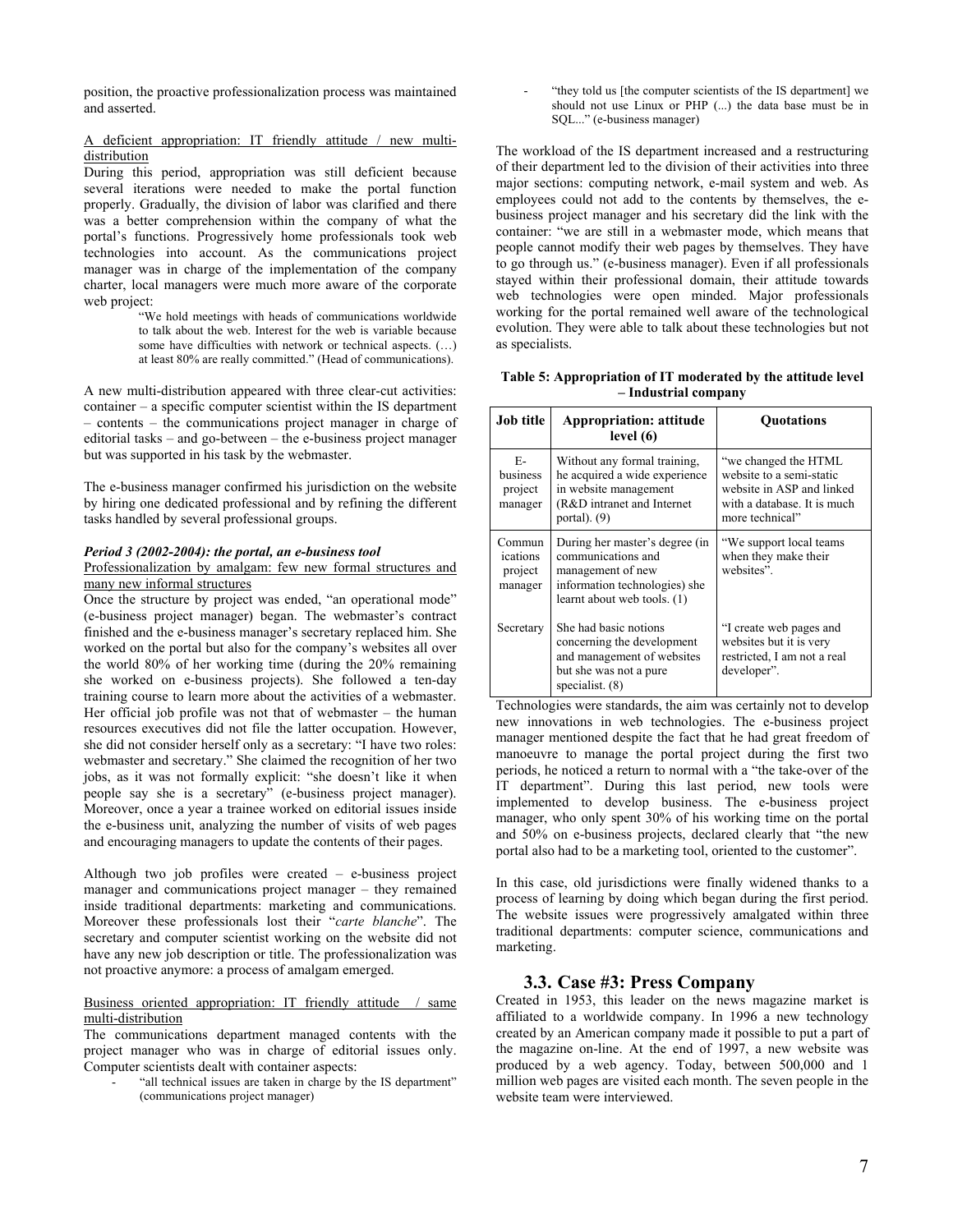## *Period 1 (1996 – 1998): a new website as an archive tool*

Professionalization by amalgam: few new formal structures and many new informal structures

Two employees – the former executive of the archive department and a computer scientist – were in charge of putting archives online. At the same time, they were working for their department as senior managers. They were very familiar with the company since they entered the firm over 20 years ago. Their expertise in archiving was well established and they could rely on their network within the firm:

- "I was in charge of the computerization of the archive department (...) my contacts are archivists and computer scientists" (chief technical editor)."
- "I have been working in this company for the past 28 years." (executive of the archive department)

The fact that there was no new formal structure and that the two professionals working on the project were well-known employees of the archive department illustrated the amalgam process.

#### Business oriented appropriation: IT friendly attitude / same bidistribution

At that time, it was really unusual to use such technologies and these professionals had to be open-minded in order to be in charge of such a project. The supplier developed the technology, and the computer scientist created databases and explained that he enjoyed the development of new tools: "I like to develop projects freely (…) I am a free electron." The distribution remained the same: the former executive of the archive department implemented articles from the paper magazine and the computer scientist created databases. This device, which enabled an easy access to different articles, was not free and was designed to bring new business: "we wanted to increase the value of our archives (...) the magazine could be downloaded but only for our subscribers" (computer scientist).

There was no new jurisdiction, the old intellectual one was simply widened. The website was first managed as though it was just a new tool to exploit databases of archives.

# *Period 2 (1998- 2001): the website as a multimedia tool*

## Breaking professionalization: many new formal structures and informal structures

The web was progressively removed from the archive department to a specific web team composed of multiple professionals with rather diverse training backgrounds and professional experience.

In 1998, the firm launched a new website to offer more functionalities. The development was outsourced and a new person was hired to improve the editorial management. She had a double degree: editorial (undergraduate degree in history and communications) and technical (master's degree in management of new IT). She explained that this double competency was one of the main reasons why she had been selected: "in the beginning, nobody knew if it was better to have journalists or technicians. As I had both, they hired me." In 2000, a second version of the website was developed with a new updating tool. A new unit for the website was created. New employees were gradually recruited:

- A young person was taken on as web integrator. He had double training, having done a two-year course in a film-making school and spent a year and half in a multimedia technologies school.

- A journalist, who had already created and managed a website, was hired as editor. He used to be a freelance journalist for the magazine. He was trained in journalism.

- Another young person was recruited as web integrator. He had been trained in the multimedia technologies school as well. He was specialized in Flash.

- A new journalist was hired for the literary on-line magazine, and she was in charge of the literature section of the general on-line magazine.

- A secretary was also in charge of different aspects of integration (proof-reading, spelling corrections...).

- In the meantime, the director of the archive department became director of the electronic edition and the computer scientist became the chief technical editor.

- Moreover, five people working in the advertising, marketing and communications departments began to work on the website, but they remained officially in their traditional departments.

Most of the employees working for the websites shared a web technology culture because of their training, or because they had worked on the web for several years. In the company this new unit was not really well integrated even though these new professionals were recognized for their expertise concerning website management: "in the beginning people did not know what we were doing" (second web-integrator).

The division of labor the paper version was not simply duplicated; a real break with the traditional structuration of work appeared with this process of professionalization.

### IT oriented appropriation: focus attitude / new multi-distribution

At the very beginning, the website was a simple mirror of the magazine and access was not free. Then, a new top management executive of the holding decided to be a leader in the "neteconomy". They were highly involved in the development of web technologies: "our director told us to invest a lot in new web technologies, he said it was the future" (the chief technical editor). The nascent web team led by these new corporate executives filled out the website with videos, pictures, and text, to differenciate itself from the paper magazine. The perspective was to develop a "rich media pole". They first produced some video reports but results were far from being perfect as it was not effective enough at that time: "videos looked like a gadget, they were not really watched by people (...) the quality was not really good" (the first web integrator). This new orientation, which was much more IT oriented, was confirmed with the arrival of the second web integrator:

> "When he arrived, we started to work with Flash (…) it was a great combination because we had sound, text, picture and all of that in an animation. In fact, that is the basic definition of multimedia…" (the first web integrator)

The distribution began to be well divided with on one side the web agency, which developed websites, and the computer scientist who made all the technical choices; and on the other side, the editorial issues which were managed by the director of the electronic edition and by the chief editor. Moreover, a journalist was in charge of the literature section. For images and videos, the two web integrators took 20% of their time to produce contents. At last, a secretary controlled some editorial aspects such as spelling. To coordinate container and contents, the two webintegrators integrated the contents for 80% of their time and the assistant editor helped to make the link between what was technical and what was not: "I am sometimes the translator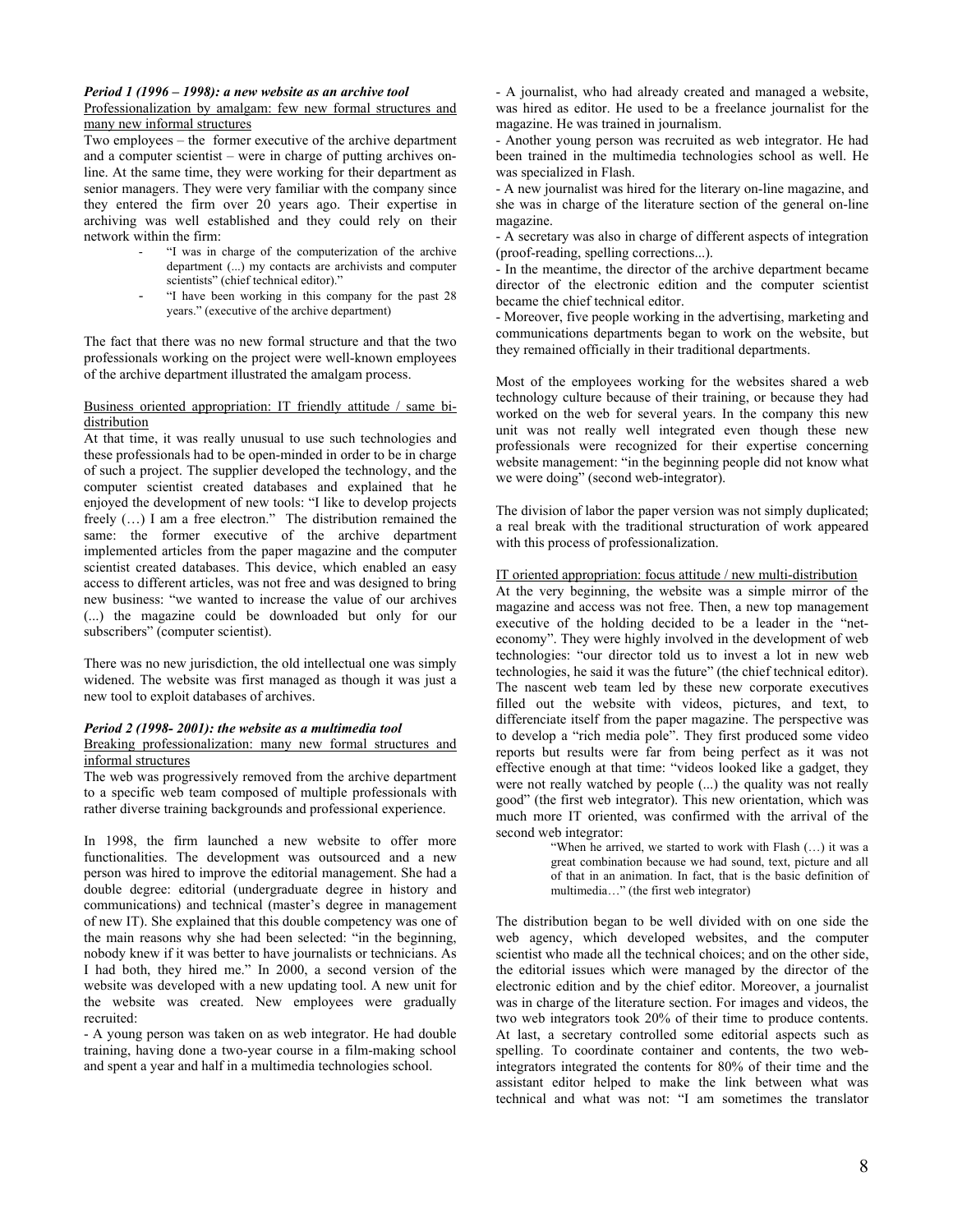between what has been decided for the editorial domain and what has been decided technically" (assistant editor).

The breaking professionalization led to the creation of new jurisdictions, especially with the emergence of professionals who were neither pure technicians nor trained journalists.

#### *Period 3 (2001 – 2004): an on-line magazine as a means to increase profits*

#### Professionalization by amalgam: few new formal structures and many new informal structures

The economic recession had an impact on the management of the website: the secretary was made redundant and the web agency went bankrupt. The web team was still there but the "rich media project" had to be put aside until a more favorable context appeared. Progressively, the different employees of the team tended to adopt a traditional professional orientation. For example, the two web integrators became graphist journalists. Overall the organizational structure of the team was very similar to the one of the paper magazine: "we copy the model of the paper magazine with a technical team and an editorial one" (chief technical editor). Most of them considered themselves as working inside the journalism, computer science, or graphics fields. Webmastering was not a truly new jurisdiction:

### **Table 6: Professional orientation moderated by the word count method – Press company**

| Job title                 | <b>Professional</b><br>orientation(s)                      | <b>Quotations</b>                                                                                                                                                      |
|---------------------------|------------------------------------------------------------|------------------------------------------------------------------------------------------------------------------------------------------------------------------------|
| Director                  | - Journalist (12)<br>- Manager $(9)$                       | "I have to manage the budget,<br>think of investments"<br>"I often meet the other<br>journalists doing on-line press"                                                  |
| Chief editor              | - Journalist (8)                                           | "My job is really like the one of<br>any chief editor anywhere else<br>() I really feel like any other<br>kind of editor. () I am a<br>journalist, I like that job"    |
| Chief technical<br>editor | - Computer scientist<br>(16)                               | "I am the assembler of software<br>bricks"                                                                                                                             |
| Assistant<br>editor       | - Journalist (5)<br>- Web mastering (5)                    | "I am between journalism and<br>web mastering"                                                                                                                         |
| Literature<br>editor      | - Journalist (4)                                           | "I would like to write more"                                                                                                                                           |
| Graphist<br>journalist 1  | - Journalist (13)<br>- Integrator $(13)$<br>- Graphist (8) | "I am a graphist journalist $(\ldots)$<br>not a webmaster"<br>"I was the web-integrator and<br>then I evolved"<br>"The great things are () all<br>the graphics stuff." |
| Graphist<br>journalist 2  | - Journalist (7)<br>- Integrator $(7)$<br>- Graphist $(6)$ | "I really enjoy doing interviews<br>and videos.<br>"I am a sub-webmaster"<br>"Graphics editor synthesizes<br>what I do very well"                                      |

The evolution towards a more classical press organization favored a better integration with the rest of the magazine. Employees outside the team were getting more and more familiar with the new activity:

People of the paper version "don't really know [about the role of the web team], it's really the Internet bubble on one side and all the rest on the other side, even if now it has changed but at the very beginning they didn't know what it was." (first web integrator)

Meanwhile, there was a development of relationships with the other professionals working on the websites of the other corporate magazines and newspapers: "we meet them 2 or 3 times a year in special meetings (...) we also have some projects with them (...) they sometimes bring us technical support" (editor assistant).

The amalgam professionalization led to the decrease of differences between the web team and the paper magazine, and within the team itself they turned to traditional professional orientation.

### Business oriented appropriation: IT friendly attitude / same multidistribution

The website had to make money. This new business orientation could be illustrated by several events. Firstly, to improve the editorial process, a new tool for integration was developed by a freelancer, in collaboration with the computer scientist. Moreover, in January 2004 a major overhaul of the graphics was completed (by a freelancer as well) and data on the visit of websites were considered essential to increase advertising. Secondly, a project of mutualization of the various corporate websites emerged: marketers and advertisers, working in their traditional departments, could work for any of the websites. This new orientation was coherent with the fact that there was a mix of attitudes (ignorance, IT friendly and focus) among professionals. On average, professionals were aware of new web IT.

**Table 7: Appropriation of IT moderated by the attitude level – Press Company** 

| Job title                    | Level of appropriation                                                                                                   | Quotations                                                                                                                                                                                                      |  |
|------------------------------|--------------------------------------------------------------------------------------------------------------------------|-----------------------------------------------------------------------------------------------------------------------------------------------------------------------------------------------------------------|--|
|                              | (15)                                                                                                                     |                                                                                                                                                                                                                 |  |
| Director                     | She had a broad view of the<br>different technical domains<br>and specialties. She knew<br>who does what and how.<br>(8) | "The chief technical editor<br>does lots of development. $(\ldots)$<br>The two integrators have<br>specific occupations and if the<br>website was closed down, they<br>could not find a job in the<br>magazine" |  |
| Chief<br>editor              | He was not an expert in<br>web technologies but he<br>knew about web tools<br>evolutions. (8)                            | "What is expected from a chief"<br>editor like me is to be able to<br>talk with technicians, to<br>understand them."                                                                                            |  |
| Chief<br>technical<br>editor | He was competent in the<br>use of web technologies but<br>he had a certain contempt<br>for them. $(1)$                   | "Nowadays tools have become<br>easy to use () it is like word<br>processing, at the beginning it<br>was unobvious."                                                                                             |  |
| Assistant<br>editor          | She had enough technical<br>knowledge to talk about<br>technical issues. (6)                                             | "I am the go-between between<br>technical and editorial<br>aspects."                                                                                                                                            |  |
| Literature<br>editor         | She did not need to know<br>about web IT and she<br>ignored it. $(0)$                                                    | "Updates are very easy<br>because it is just like word."                                                                                                                                                        |  |
| Graphist<br>journalist       | He was very up to date<br>concerning the use of web<br>IT, but he was not qualified<br>in computer science. (44)         | "I have been to the exhibition<br>for a new video tool."                                                                                                                                                        |  |
| Graphist<br>journalist       | He had more or less the<br>same profile as the other<br>graphist journalist. (39)                                        | "It is essential to know what<br>the new techniques are."                                                                                                                                                       |  |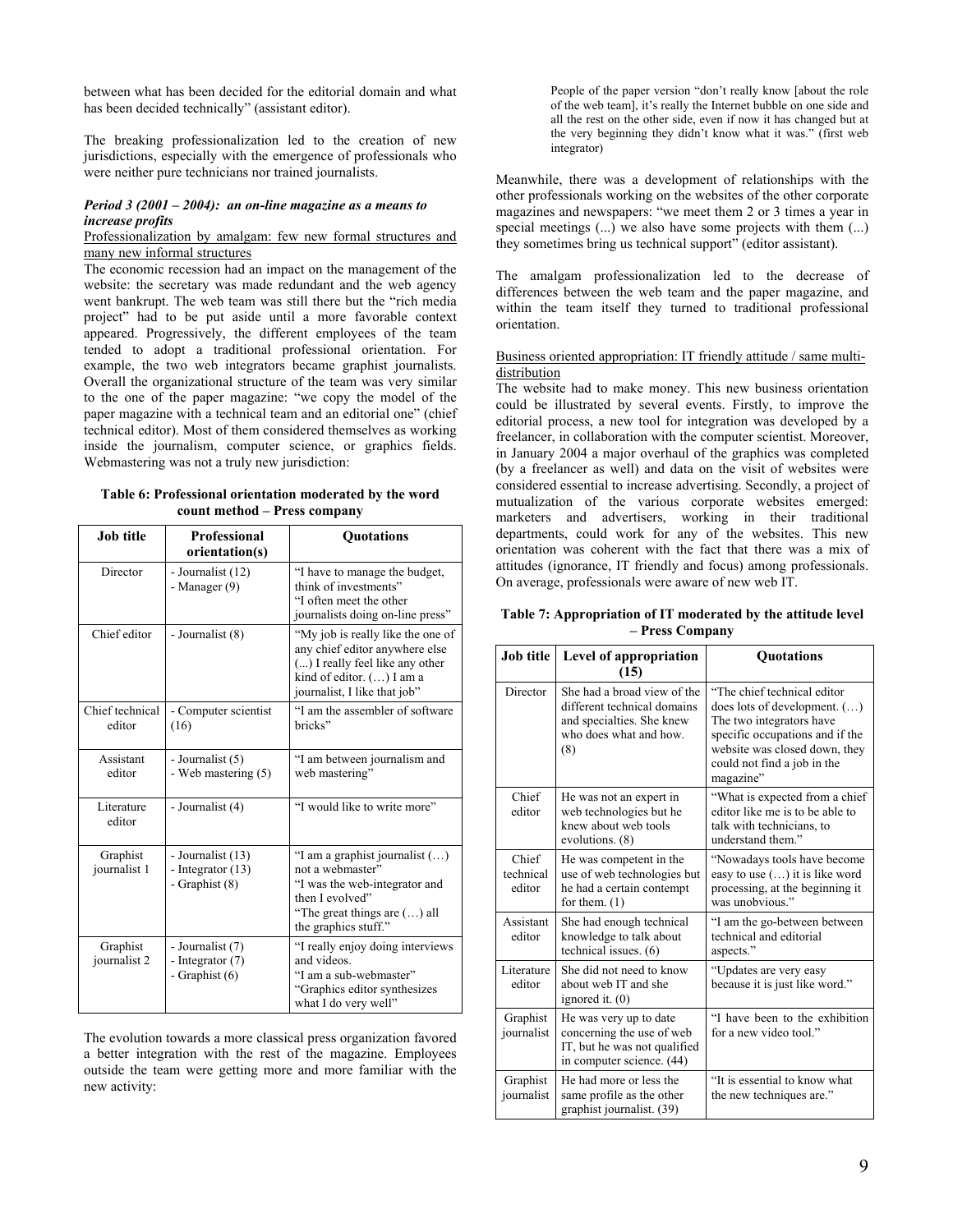Since the specificity of the new team was progressively reduced, the distribution between contents and container became almost identical to that of the paper magazine. As the web agency went bankrupt, most technical aspects had to be dealt with by the computer scientist. The director of the electronic edition and the chief editor continued to develop the editorial quality of the online magazine with the journalist specialized in literature. After a period when they had to stop making videos, the graphist journalists could once again do this task for 25% of their working time. Finally, the assistant editor still made the link between container and contents issues. The role of the former two web integrators was reduced on this task as the new tool enabled a faster process of integration.

The breaking professionalization disappeared because of the strong constrains imposed by the financial department. They asked for an appropriation of websites, which was relevant for the business model. In order to achieve this goal, a professionalization by amalgam was acknowledged much more relevant.

**Figure 1: Synthesis of the different patterns** 



#### **Discussion and conclusion:**

In this article, there is no definition of what a webmaster is. Of course, we could define this occupation through an analysis of the webmaster's tasks and his various specialities. Many institutions (associations of professionals, public agencies, etc.) already offer different classifications of new IT occupations, which provide several definitions of the webmaster occupation, although they are heterogeneous. From a micro perspective, this endeavor to produce a definition is not particularly relevant. To determine the job contents of IT professionals is certainly useful, but results could be very precarious for they do not take into account the fuzzy situations. Above all our aim was therefore to better characterize patterns of professionalization to describe the sharing of IT jurisdictions among several professional groups.

Abbott considers that the solving of interprofessional contests is done either by amalgam or division [2, p. 239] and that "technologies and organizational forms appear unpredictably. (…) There is no uniform pattern of "professionalization" (…) For individual professions, the jurisdictional results of general social change depend on their particular situations." [2, p. 150]. Our framework makes it possible to identify three contributions to this professionalization view. First, it integrates technology in the model: technology is not an exogenous variable which impacts the system of profession at one point in time. On the contrary, we put forward the continuous interplay between technological dimensions (e.g. appropriation) and professionalization aspects. Second, we offer a less relativistic perspective by providing general patterns: these can be explained with a simple quadrant build on two dimensions which are formal and informal structures. Third, we refine the dichotomy between amalgam and divided professionalization by providing four patterns: set, proactive, by amalgam, and breaking.

Some conclusions could already be drawn from our three case studies. As professionals within firms appropriate new web technologies, jurisdictions – that is links between professional groups and their work – evolve. This process is not necessarily linear: what is at stake is the balance between formal and informal structures which anchor jurisdictions. We do not have enough data to propose a general result but two main factors appear to be critical in the effectiveness of websites: the proportion of formal and informal structures at one point of time and the evolution of these proportions.

According to our case studies, without any new structures website management cannot be effective. The IT company offers an example of such a situation in the third period but we make the assumption that this would occur whatever the technical stage. This result does not address the issue of the dynamics of professionalization but simply a general static management policy. As for the dynamic aspects of professionalization and appropriation we need to analyse the different patterns. During the second period, formal and informal structures grew in the three cases. This could be a coincidence but we could assume that once managers become more familiar with websites, they take action by creating structures. The sole difference between them is the amount of structures they develop. From few to many – amalgam (IT Cie), proactive (Industrial Cie), breaking (Press Cie) – impacts on the website and on organizational forms are not the same. Although the breaking professionalization strongly modified jurisdictions in the Press company, it did not lead to increased effectiveness. The Internet website was extremely costly for a negative return on investment. With the economic